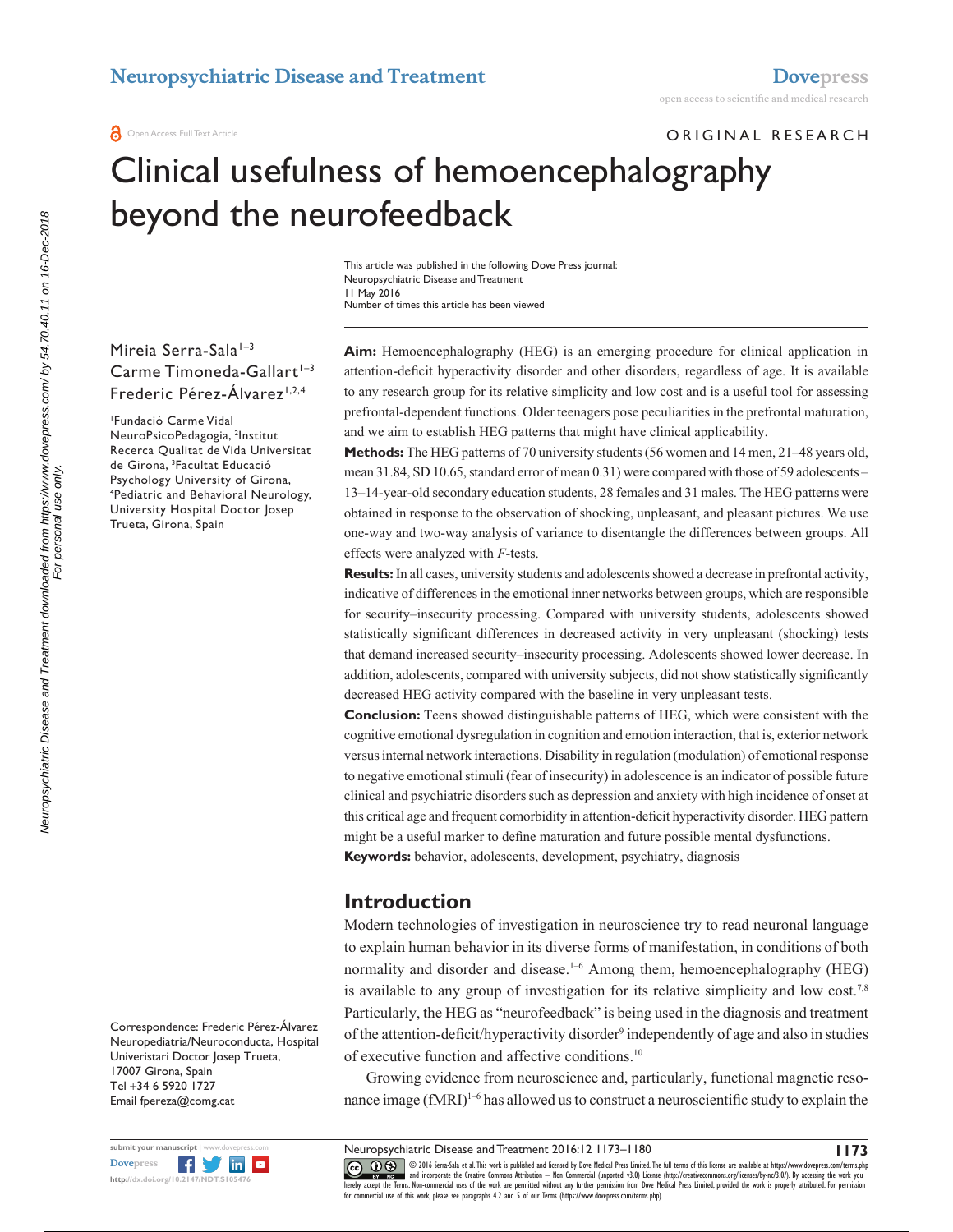neurobiological mechanism present in any human behavior. According to this study, any human behavior takes place with the interactive concurrence (in parallel) of two cerebral simultaneous processes: 1) the cognitive data processing of information and 2) the processing of sensitive feeling. Part of this, and particularly relevant, is the processing of danger feeling that is equivalent to insecurity, fear, or unconfident sensitivity and also equivalent to painful emotional processing in neurobiological terms.

Data information processing can be synonymous with cognitive processing. With regard to this process, there is a conceptual and operational framework provided by the Planning, Attention-Arousal, Simultaneous and Successive (PASS) theory of information processing to explain a cognitive intelligent behavior.<sup>11–13</sup> This conception says strategies (planning) work more unconsciously than consciously, which is a substantial point for our framework. In this aspect, we can mention the cognitive psychological evidence that demonstrates the dissociation between self-verbal report and action. That is, a child is solving a task and we can verify that the verbally reported ("a posteriori" abstract reasoning) strategy is not the one actually being used, which we can deduce by observing the eye movements. That is, the unconscious strategy may be opaque to introspection. For example, the child is solving a task of searching for a number embedded in a field of other numbers. When asked how the target was located, we can see that screening eye movements tell us a different action than that verbally reported. Similarly, in experiments with adults, adult subjects were asked to do decision-making tasks, and a dissociation between verbal report and action has been noticed frequently. We understand that the verbalization is an a posteriori mental process. First, central unconscious processing takes place, and then verbalization arguing for the supposedly used strategy happens, which is elaborated later. The brain initially creates a reasonable response by using its previously accumulated knowledge (knowledge base). If so, studies based on conscious self-verbal report may involve a relevant bias.

Emotional activity occurs in parallel to cognitive processing. The fear of danger processing is a line of emotional research of growing interest in the last decade; $14-16$  neuroscientific arguments being consistent enough to support the reality of these neurological mechanisms.17–27 Relevant nodes of cognitive network are the dorsolateral prefrontal, angular gyrus, and several regions of frontal, parietal, temporal, and occipital cortex. Similarly, relevant nodes of emotional feeling network are the thalamus, amygdala, posterior and anterior cingulate, and medial inferior ventral prefrontal. Therefore, dorsolateral prefrontal must be associated with cognitive processing, although some researchers link it to emotion in the sense of conscious cognitive regulation of emotion.28 Our research is in the field of another paradigm, but it is not faced with contradictory evidence in the field of neuroscience. A procedure that allows us objectively to test the unconscious processing will allow us to expand research on emotional effects on cognition to judgment and decision making.

The basic concept is, first, that cognitive and emotional processing (and the processing of the fear of insecurity) interact in a permanent way. Second, our brain gives priority to the processing of insecurity, and consequently, the cognitive processing depends on the same process. Therefore, to define, this interaction must be relevant. Third, this emotional processing of insecurity can be targeted nowadays by application in the clinic. The HEG raises an opportunity in this aspect. $29,30$ 

Our framework is based on cognitive and emotional interaction, the interplay between emotion and cognition, and we assume the paradigm that says emotional feeling is sensitivity, but not cognition. That is why we look for a design where stimulus (test) is demanding minimum cognitive (thinking) requirement. Self-reports are often not useful to explain why people experience what they do. That is why we intend to demonstrate this interaction objectively, the emotional and cognitive interface reactions to external stimulus on the basis that growing evidence in the literature tells us that exterior cognitive and interior emotional feeling network activate in a negative correlation. One network activity varies inversely with the other network activity. The more conscious component is working memory and the more external dorsal structure is also working memory, whatever cognitive emotional task is being processed. Conversely, the more unconscious component is working, the more the inferior interior structure works. For instance, a characteristic cognitive conscious structure is the dorsolateral prefrontal cortex that is responsible for working memory.

Adolescents are an age group that is considered to have a number of peculiarities in their mental functioning. The aim of our study was to verify the hypothesis that adolescents would show oddities or differences with HEG when compared with adults in the operation of the neurobiological mechanism explained.

## **Methods Participants**

## The study group consists of 70 subjects (56 women and 14 men, 21–48 years old, mean 31.84, SD 10.65, standard error 0.31), who were university students of our University of Girona University, Faculty of Education and Psychology; Educational Psychology (n=20), Master of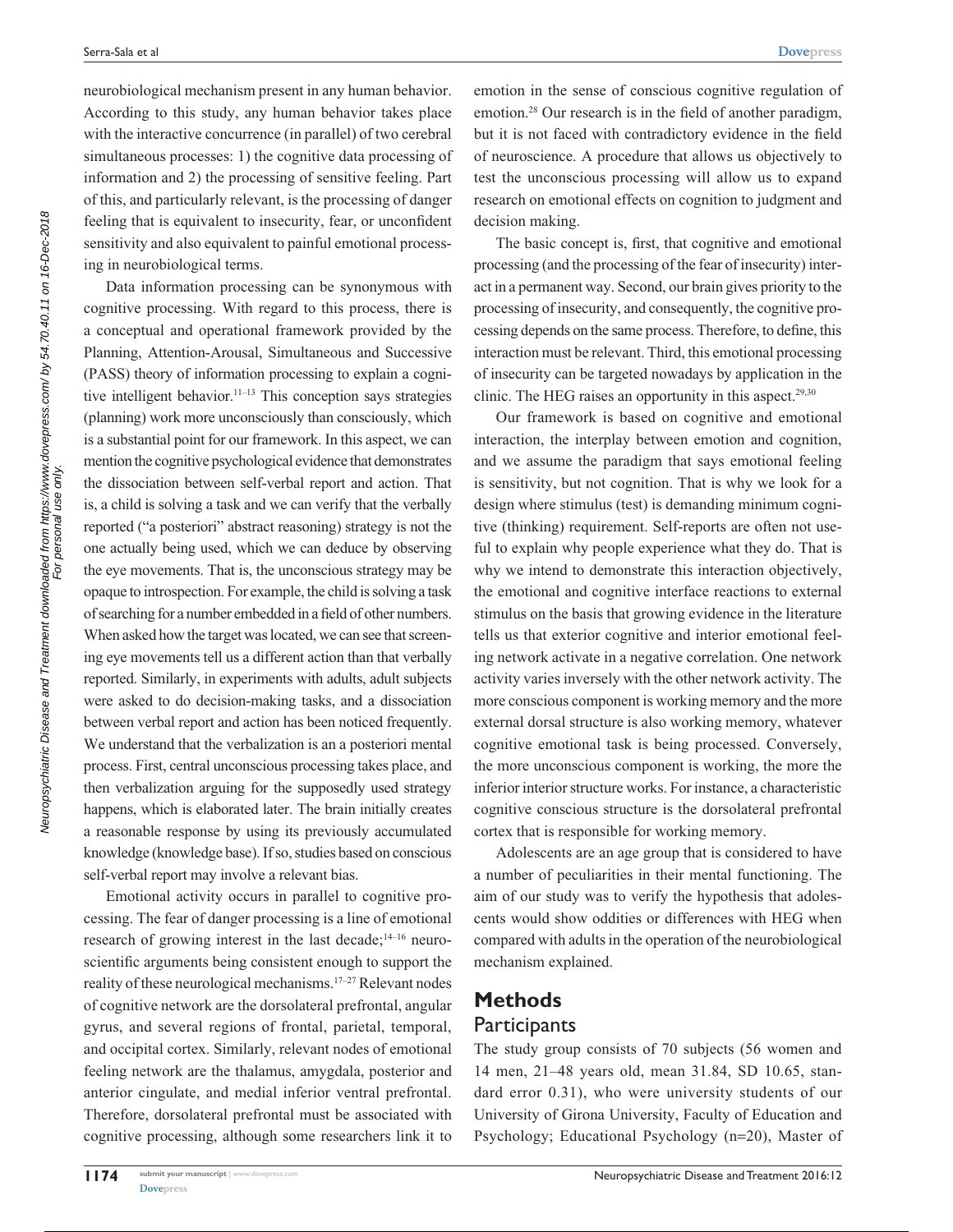Diagnosis and Treatment in Neuropsicopedagogía (n=28), Master in Education in Diversity (n=7), and Teacher Training Master in Compulsory Secondary Education and Higher Secondary Education, Vocational Training and Language Education (n=15). The control group consists of another group of 59 subjects (28 women and 31 men), who were teenage students (13–14 years old) of third Compulsory Secondary Education.

A structured interview developed for this purpose was used. Each case and control was assessed by two blinded researchers, and interobserver agreement of 80% was required. As needed, the following studies were carried out: ophthalmological exploration, otorrinolaringology exploration, videoelectroencephalography, somnography, both auditory and visual event-related potential, cardiological examination, and thyroid study. Subjects were excluded if they had any disease and previous medications, and a medical screening was carried out to rule out any psychiatric or neurological illness.

#### **Measures**

HEG (Biofeedback Institute, Los Angeles, CA) uses infrared light to measure the oxygenation through the skull, using the translucent property of the biological tissue for a wide range of wavelengths. Specifically, the near-infrared HEG (nirHEG) uses lights of red and infrared low frequency.

The light source and the light receiver are mounted on a headband separated from each other by 3 cm. The device is designed to prevent interference of external light in measurements. The degree of muscle contraction does not affect the nirHEG measurement. Approximately 5%–10% of nirHEG readings come from the skin or cranial tissue. Reading is related to vascularization and blood volume in circulation.

The effective penetration into the highly vascular cerebral cortical tissue is  $\sim$ 1.50 cm below the midpoint between sensors covering an area of entry and exit of 0.052 cm<sup>2</sup> on the surface of the skin. The emission of light penetrates, disperses, refracts and reflects. A small amount of light is returned to the surface and it is measured. The wavelength of red light (660 nm) is less absorbed by the oxygenated hemoglobin than the deoxygenated hemoglobin. Infrared light (850 nm) is relatively unaffected by the degree of oxygenation of hemoglobin. Capillary oxygenation is based on the energy demand of tissues. Oxygenated hemoglobin concentration, therefore, is useful in measuring local blood flow. Therefore, mathematically, the HEG ratio is as follows:

#### nirHEG ratio

Red light (variable)  $=\frac{\text{Red light (variable)}}{\text{Infrared light (unaffected by oxygenation)}}$  (1)

The nirHEG ratio of the received waves is the base of the blood flow.

Therefore, the dependent variable of the study is changes in blood flow with changes in the oxygenated–deoxygenated hemoglobin ratio. The HEG device records this activity and translates it into conventional activity units that are used for comparisons in our study. Oxy-hemoglobin (Oxy-Hb) and deoxy- hemoglobin (deoxy-Hb) are not directly recorded. A higher value of activity translates to a higher level of blood flow that is considered an indirect indicator of neuronal activity. A standardized basis for HEG ratio was established by Fp1 measurements in 154 adults. Direct scores were standardized; something similar to the standardization of a psychological test. The standard reference value was set to 100 (SD =20) in order to calibrate all new spectrophotometers.

Figure 1 shows the complete nirHEG equipment. The display software provides the HEG ratio and also two other measures: the segment index HEG gain or improved percentage of HEG ratio so far, in the current session, and current index HEG gain, which is the immediate gain that varies every second.7

#### Procedure

Subjects were recruited from universities and secondary school institutes. Informed consent was obtained from all the subjects, and the study was approved by the IRB and Ethics Commitee Fundació Carme Vidal NeuroPsicoPedagogia. All subjects were given a questionnaire in order to exclude potential confounders. Exclusion variables were taking medication, smoking, alcohol consumption, and drugs. Neurological assessment was carried out as needed.

Evaluation was made individually for each subject by a single researcher, and always the same researcher, in an isolated and properly conditioned room. The brain activity was recorded at the Fpz electroencephalographic point. At the beginning, a 30-second HEG record was registered to establish the baseline (minimal mental activity). To do this, each subject was asked to close his eyes and visualize the number 1, thus obtaining a homogeneous baseline measurement in all study subjects.



**Figure 1** HEG device. **Abbreviation:** HEG, hemoencephalography.

For personal use only.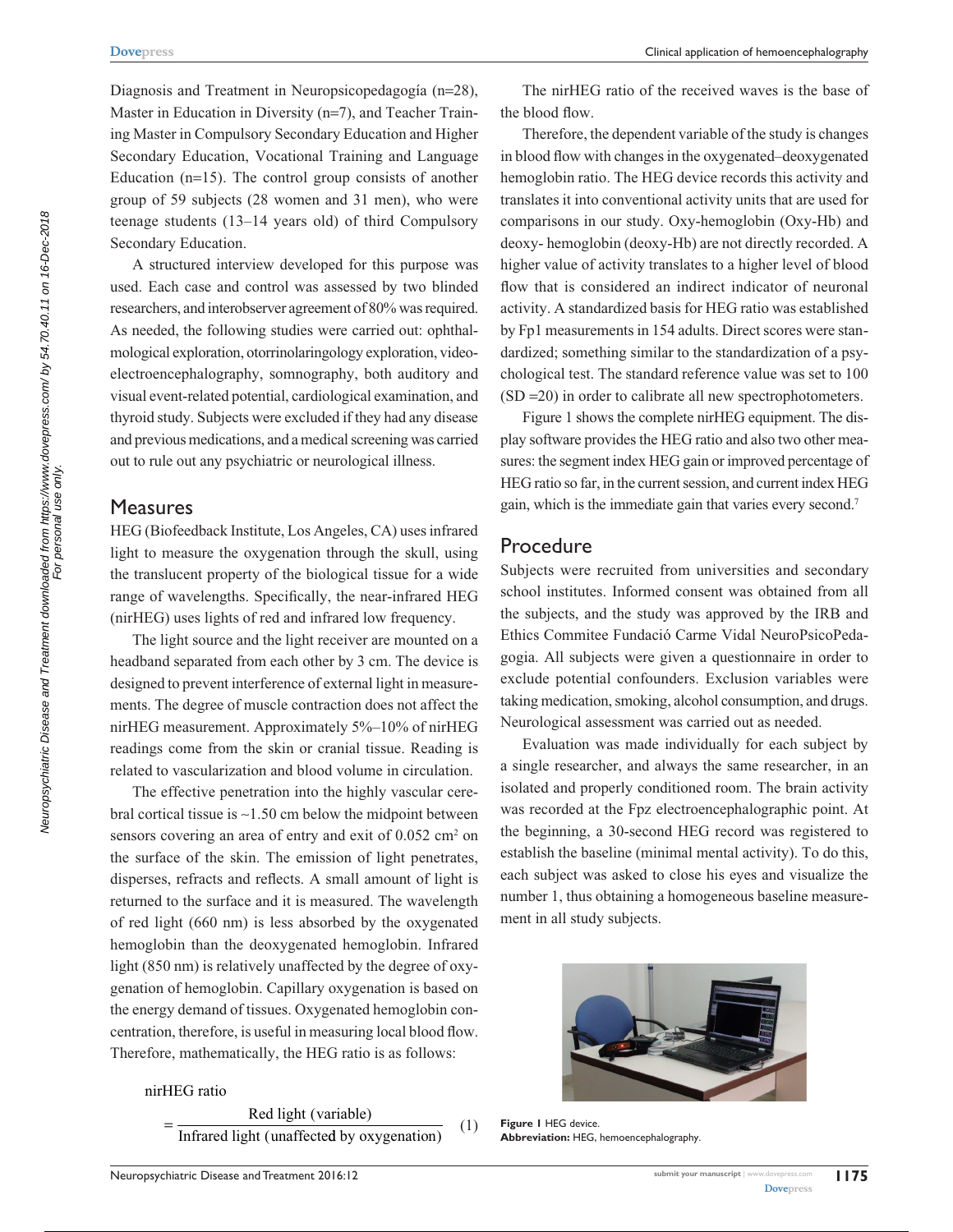Different images were continuously presented one after another by automated computer procedure; 16-second block of stimulation followed by a 30-second period of no stimulation. The variable rest period is used to decorrelate the timing of stimulus onset with spontaneous hemodynamic oscillations. To minimize the cognitive requirement, we used a quasipassive viewing procedure, which reduces the linguistic cognitive component of the task to a minimum. The presentation contained three types of images: a first block (images 1–5), which showed five bloody images (accidents and mutilations), a second block (images 6–10), in which five smiling and friendly faces were displayed, and finally a third block (images 11–15), in which five photographs of very malnourished persons appeared. All of them are images of emotional processing with different sign (valence) and level of emotional impact. It is about a valence-based approach in the sense of the intrinsic attractiveness (positive valence) or aversiveness (negative valence), taking into account the International Affective Picture System. Details of the images are available from the authors on request.

#### Statistical analysis

We checked normal distribution adjustment by the Shapiro– Wilk test. Analysis of variance (ANOVA), one-way and two-way, was applied with post hoc comparisons; Games– Howell test (nonhomogenous variance) where appropriate. Differences were tested with *F* statistic.

#### **Results**

First of all, teenage students enrolled in secondary school (n=59) reported HEG activity levels below the baseline (baseline =640 activity units, Figure 2) across all 15 tests,



**Figure 2** Graphic representation of differences in HEG activity of university students versus adolescents, according to each test. **Abbreviation:** HEG, hemoencephalography.

as expected. This result holds across all tests that require emotional processing.

As shown in Figure 2, the HEG activity reported by the teenage students clearly differs from that of the university students (n=70). These differences are most marked in the first set of tests. Teenage students do not show a decrease in activity in these tests of the first set as would be expected from preferential activation of internal emotional network.

Table 1 reports the results of a two-way ANOVA with interaction between the sample and sets of images for HEG activity. The difference between the teenagers and university students is reported for each set of images, as well as their statistical significance. Adolescents showed lower decrease in activity. As previously mentioned, the difference in HEG activity between each group turns out to be very significant (*P*=0.0001) with regard to the first set of tests, which requires more processing of the fear of insecurity. The difference in HEG activity levels between teenagers and university students is not significant for the second and third sets of tests, which correspond, respectively, to satisfactory agreeable processing and fear of insecurity processing of less intensity than the first set.

We replicate the same analysis using a two-way ANOVA, including an interaction between the sample and each image (Table 2). For this part of the analysis, the difference between teenagers and university students is reported for each image. Statistical significance is confirmed with respect to the first set (images 2, 3, 4, and 5) and only the images 8 and 10 of the second set show statistical significance. That is, adolescent activity is higher than university student activity at statistically significant level, even in some tasks not demanding high level of insecurity of fear processing.

We conducted an analysis of statistical significance comparing the values registered in condition of baseline and in condition of activity in the moment of the test. The university students (Table 3) showed lower values of activity with respect to baseline values in 1 (very unpleasant), 2 (pleasant),

**Table 1** Significant differences between activity of groups

|                     | Contrast | <b>SEM</b> |       | P-value |
|---------------------|----------|------------|-------|---------|
| Set I (high impact) | 12.629   | 3.284      | 14.78 | 0.0001  |
| Set 2               | 4.656    | 3.292      | 2.00  | 0.257   |
| Set 3 (low impact)  | 0.658    | 3.293      | 0.04  | 0.841   |

**Notes:** Lower HEG activity of university students (n=70) versus higher HEG activity of adolescents (n=59) according to set of images. Two-way ANOVA with interaction between sample and sets of images for HEG activity: model *F*(5,1923)=3.64, *P*=0.0028; sets *F*(2,1923)=0.77, *P*=0.462; sample *F*(1,1923)=9.91, *P*=0.017; set# sample *F*(2,1923)=3.44, *P*=0.032. Bold value represents a statistically significant result, P=0.0001.

**Abbreviations:** HEG, hemoencephalography; SEM, standard error of mean; ANOVA, analysis of variance.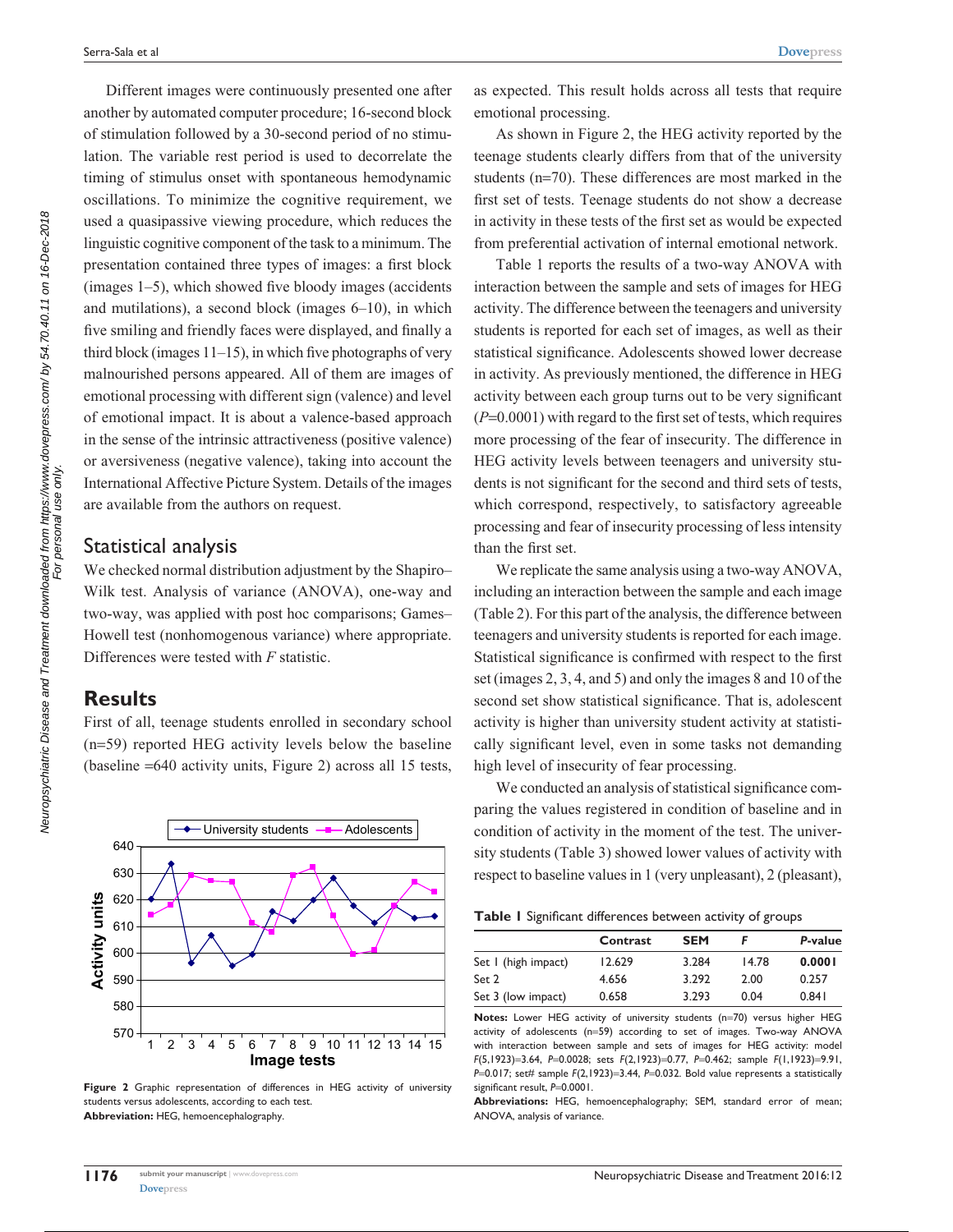**Table 2** Significant differences between activity of groups

|          | Contrast  | <b>SEM</b> | F     | P-value |  |
|----------|-----------|------------|-------|---------|--|
| Image I  | $-5.903$  | 7.413      | 0.63  | 0.425   |  |
| Image 2  | $-15.482$ | 7.413      | 4.36  | 0.036   |  |
| Image 3  | 32.739    | 7.413      | 19.50 | 0.000   |  |
| Image 4  | 20.325    | 7.413      | 7.52  | 0.006   |  |
| Image 5  | 31.468    | 7.413      | 18.02 | 0.000   |  |
| Image 6  | 15.682    | 7.448      | 4.43  | 0.035   |  |
| Image 7  | $-4.576$  | 7.448      | 0.38  | 0.539   |  |
| Image 8  | 17.266    | 7.413      | 5.42  | 0.020   |  |
| Image 9  | 11.942    | 7.413      | 2.60  | 0.107   |  |
| Image 10 | $-17.503$ | 7.438      | 5.54  | 0.018   |  |
| Image II | $-9.524$  | 7.520      | 1.60  | 0.205   |  |
| Image 12 | $-10.032$ | 7.413      | 1.83  | 0.176   |  |
| Image 13 | $-0.011$  | 7.413      | 0.00  | 0.998   |  |
| Image 14 | 13.575    | 7.413      | 3.35  | 0.067   |  |
| Image 15 | 8.929     | 7.413      | l.45  | 0.228   |  |

**Notes:** Lower HEG activity of university students (n=70) versus higher HEG activity of adolescents (n=59) according to images of each set. Two-way ANOVA with interaction between sample and images for HEG activity. Model *F*(31,2017)=5.05, *P*=0.000; sample *F*(1,2017)=9.19, *P*=0.002; images *F*(15,2017)=5.10, *P*=0.000; sample#images *F*(15,2017)=34.49, *P*=0.000. Bold values represent statistically significant results.

**Abbreviations:** HEG, hemoencephalography; SEM, standard error of mean; ANOVA, analysis of variance.

and 3 (unpleasant) sets of images as expected from the theoretical framework. The statistically significant level was higher in images of set 1, which demands higher insecurity of fear processing, lower external cognitive activity, and higher activity of emotional internal network. It can be interpreted that all tests determine a preferred internal emotional feeling network processing, regardless of the negative (insecurity of fear) or positive (safety-pleasure) valence.

Table 3 Significant differences, in university students (n=70), between higher HEG baseline activity and lower HEG test activity, according to each image

| Images          | <b>Means difference</b> | <b>SEM</b> | P-value |
|-----------------|-------------------------|------------|---------|
|                 | 30.713                  | 10.235     | 0.192   |
| $\mathbf{2}$    | 17.488                  | 10.755     | 0.959   |
| 3               | 54.793                  | 10.003     | 0.000   |
| 4               | 44.259                  | 10.197     | 0.004   |
| 5               | 55.973                  | 10.303     | 0.000   |
| 6               | 51.721                  | 10.266     | 0.000   |
| 7               | 35.612                  | 10.134     | 0.054   |
| 8               | 39.112                  | 10.603     | 0.031   |
| 9               | 31.141                  | 10.452     | 0.200   |
| $\overline{10}$ | 23.087                  | 10.624     | 0.713   |
| П               | 33.203                  | 10.384     | 0.121   |
| 12              | 39.939                  | 10.148     | 0.015   |
| 3               | 33.430                  | 10.123     | 0.094   |
| 4               | 38.065                  | 10.087     | 0.025   |
| 15              | 37.403                  | 10.057     | 0.030   |

**Notes:** One-way ANOVA test and post hoc comparisons with Games–Howell test (nonhomogenous variance). *F*(15,1101)=11.453, *P*=0.000. Bold values represent statistically significant results.

**Abbreviations:** HEG, hemoencephalography; SEM, standard error of mean; ANOVA, analysis of variance.

Clinical application of hemoencephalography

**Table 4** Significant differences, in adolescents (n=50), between higher HEG baseline activity and lower HEG test activity, according to each image

| <b>Images</b>  | <b>Means difference</b> | <b>SEM</b> | P-value |
|----------------|-------------------------|------------|---------|
|                | 27.590                  | 8.884      | 0.145   |
| $\mathbf{2}$   | 23.943                  | 9.680      | 0.498   |
| 3              | 13.026                  | 9.127      | 0.988   |
| $\overline{4}$ | 14.906                  | 8.442      | 0.923   |
| 5              | 15.477                  | 8.6785     | 0.917   |
| 6              | 27.012                  | 8.449      | 0.116   |
| 7              | 31.162                  | 8.698      | 0.040   |
| 8              | 12.818                  | 9.372      | 0.992   |
| 9              | 10.171                  | 10.264     | 1.000   |
| 10             | 28.357                  | 11.003     | 0.425   |
| П              | 33.700                  | 10.554     | 0.118   |
| 12             | 40.945                  | 10.309     | 0.012   |
| 3              | 24.414                  | 9.350      | 0.402   |
| 4              | 15.462                  | 9.551      | 0.962   |
| 15             | 19.447                  | 7.635      | 0.447   |

**Notes:** One-way ANOVA test and post hoc comparisons with Games–Howell test (nonhomogenous variance). *F*(15,923)=2.362, *P*=0.002. Bold values represent statistically significant results.

**Abbreviations:** HEG, hemoencephalography; SEM, standard error of mean; ANOVA, analysis of variance.

However, teenagers (Table 4) did not show the expected decrease in activity at statistically significant level, apart from image 7 (pleasant) and image 12 (unpleasant). Complete results are available from the authors upon request.

#### **Discussion**

The first major conceptual premise to consider is that cognitive processing network is anatomically and functionally dorsal and exterior, while emotional and sensitive feeling processing network, including the classic limbic system, is predominantly interior and ventral. Countless neuroimaging studies confirm the identity of these two systems, the interior and exterior.1–6 The interior and ventral network is related to the functional system known in recent years as "default mode" in functional neuroimaging studies.<sup>3</sup> The default mode is the predominant operating system when the conscious cognitive network goes into maintenance without purposeful tasks. It is understood that such state is the dominant processing that addresses our protection against hypothetical dangers. It can be inferred that although the two networks, exterior and interior, act in parallel, one or another predominates over the other depending on the circumstances. HEG will directly detect the exterior network and not directly the interior network.

Conscious activity is more typical of cognitive processing, while the subconscious activity is more associated with emotional and sensitive feeling processing and, particularly, the processing of fear of danger feeling. The interior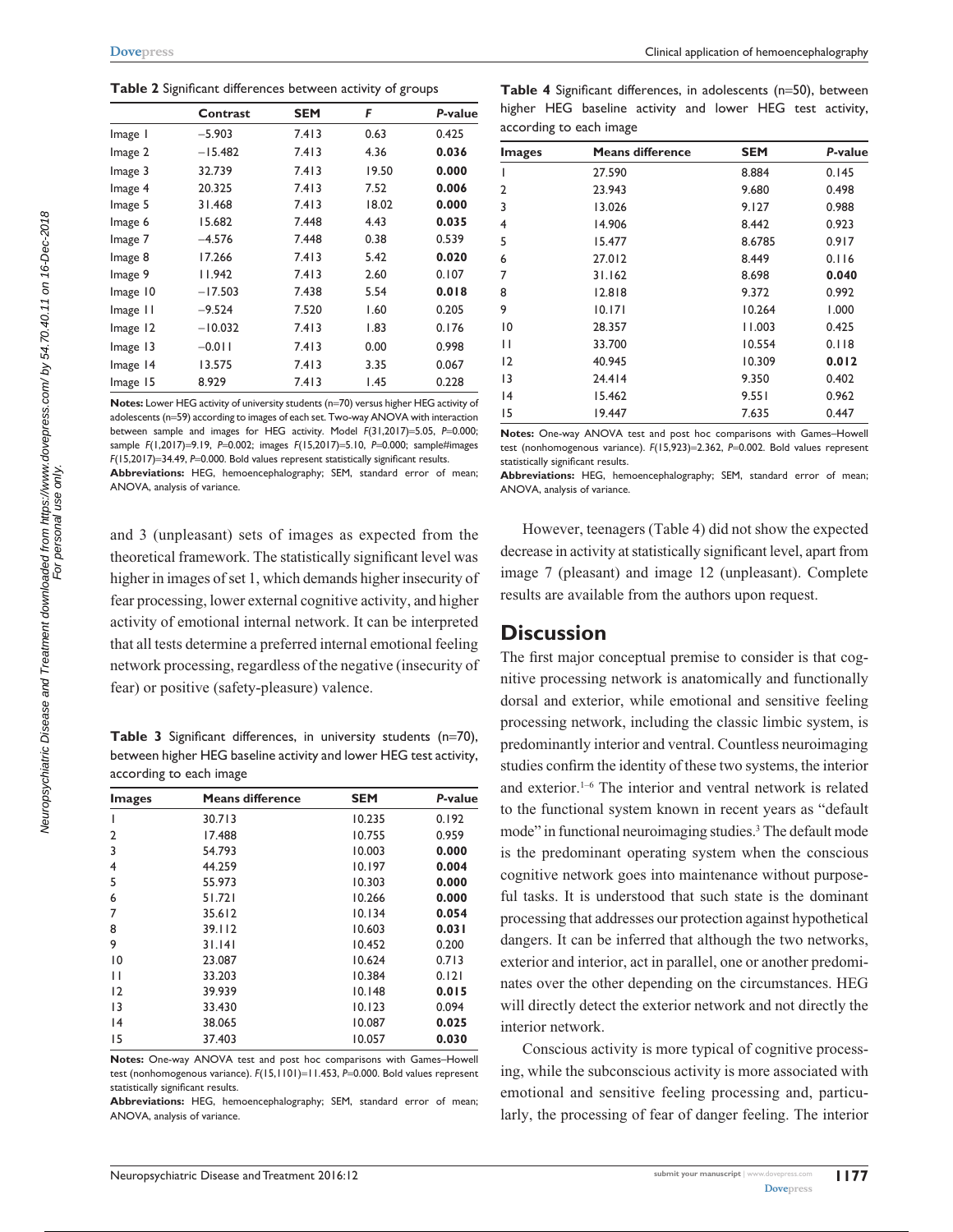and ventral structures are older and support the defense mechanisms of protection against hypothetical dangers.

Cognitive networks have plenty of neuroscience evidence with different methods over time, but it is not the same with the emotional and sensitive feeling networks. We have many scientific contributions related to both cognitive and emotional-sensitive feeling conscious mental activity, but only a few contributions related to the subconscious or unconscious activity. Of utmost importance are those contributions that show the existence of a cognitive processing subject to sensitive feeling processing (in particular, danger processing) to the extent that rational thinking cognitive processing operates to ensure security response.17–27

We have evidence based on studies of prefrontal medioventral lesions according to which we decide (more subconsciously than consciously) in favor of the option that hurts less and not just as the result of a pure rational deliberative action.17 The medioventral lesion prevents us from feeling the consequences of the facts, and consequently, irrational decisions are made, although the predominant cognitive areas are intact.19,20 LeDoux's studies showed that the processing of fear (danger) is governed by the temporal amygdala. For our purposes, the most relevant finding is that the frontal cerebral cortex activity triggered by the danger signal from the amygdala does not change when in later time the frontal cortex receives information of what is happening directly without passing through the amygdala. fMRI studies have demonstrated that the brain deceives itself on having given rational conscious explanations of the behaviors that it carries out. The brain applies explanations that make sense for the happened facts taking them of the memory without actually be the real explanation of the facts.<sup>22</sup> Electrophysiological studies not based on fMRI have revealed that before being aware of the decision we made, there is an unconscious neural activity.18,21 Subsequently, fMRI studies have shown that there is a nonconscious brain activity up to 10 seconds before being aware of the decision.<sup>24</sup> It is a proven fact that some decisions require no conscience at all.<sup>26,27</sup> All this raises questions about the reliability of the self-verbal report to study the cognitive and emotional interface.

Our HEG results show some aspect of emotion that is automatically noncognitive, predominantly independent of cognitive involvement, and support the role of unconscious processing. Similarly, they provide a means for understanding the cognitive and noncognitive contributions to emotion. They allow us to detect the predominant processing activity at all times linked to the exterior cognitive processing (HEG increased activity over baseline) or linked to the inner emotional and sensitive feeling (HEG decreased activity over baseline) processing. As part of the latter, it is very crucial for the processing of security–insecurity feelings. Already in 2012,30 it was found by HEG researchers that cognitive tests with neutral emotional burden were associated with increased activity above the basal activity, whereas the tests with emotional load, involving fear of danger and insecurity processing were associated with a decrease in HEG activity. That is, increased activity results in increased exterior prefrontal brain activity closer to the sensor detector, while a decrease in activity translates into minor activity of the same cerebral areas near the sensor.

Our current study reveals that both university students and adolescents show decreased activity in all HEG tests because they predominantly require emotional processing (internal network), which agrees with the initial hypothesis. Adolescent students (teenagers) do not show the same degree of decreased activity as university students or adults according to a previous study.<sup>30</sup> This was the objective of our investigation. The decreased activity of the teenagers in the tests most capable of provoking decreased activity is less, in a significant way, than the one that the university students show or than the adults tested in a previous study showed.<sup>30</sup> That is to say, the teenagers deactivate less the cognitive exterior areas in situations of emotional load in general and, in particular, in fear of danger and insecurity situations what is in agreement with the conceptual established frame. This is the same as saying that they activate less the emotional interior areas. In other words, it appears that adolescents show unconscious resistance to the emotional painful insecurity processing, which is not present in other ages. A recent fMRI study has reported that a lower emotional processing might be associated with dysfunctional amygdala (emotional network) and frontal pole (cognitive network) in attention-deficit hyperactivity disorder on the basis of searching on cognitive and emotion interaction, by using a block design, incorporating images of the International Affective Picture System.<sup>31</sup>

Changes in the development of reactivity (emotional response) and emotional regulation (emotional control) of teens have been studied in recent years<sup>32</sup> by looking at neuroscientific correlates.<sup>33</sup> Maturational changes from childhood to adulthood have been demonstrated in studies of behavioral observation.34 It is unclear whether the changes are in emotional automatic-subconscious reactivity or in conscious cognitive control regulation by a re-evaluation mechanism ("reappraisal") consisting of a change in how you think about the meaning of an emotional stimulus. It is considered that regulation (modulation) disability of the emotional response to negative emotional stimuli (fear of danger and pain or insecurity) in adolescence is an indicator of possible future clinical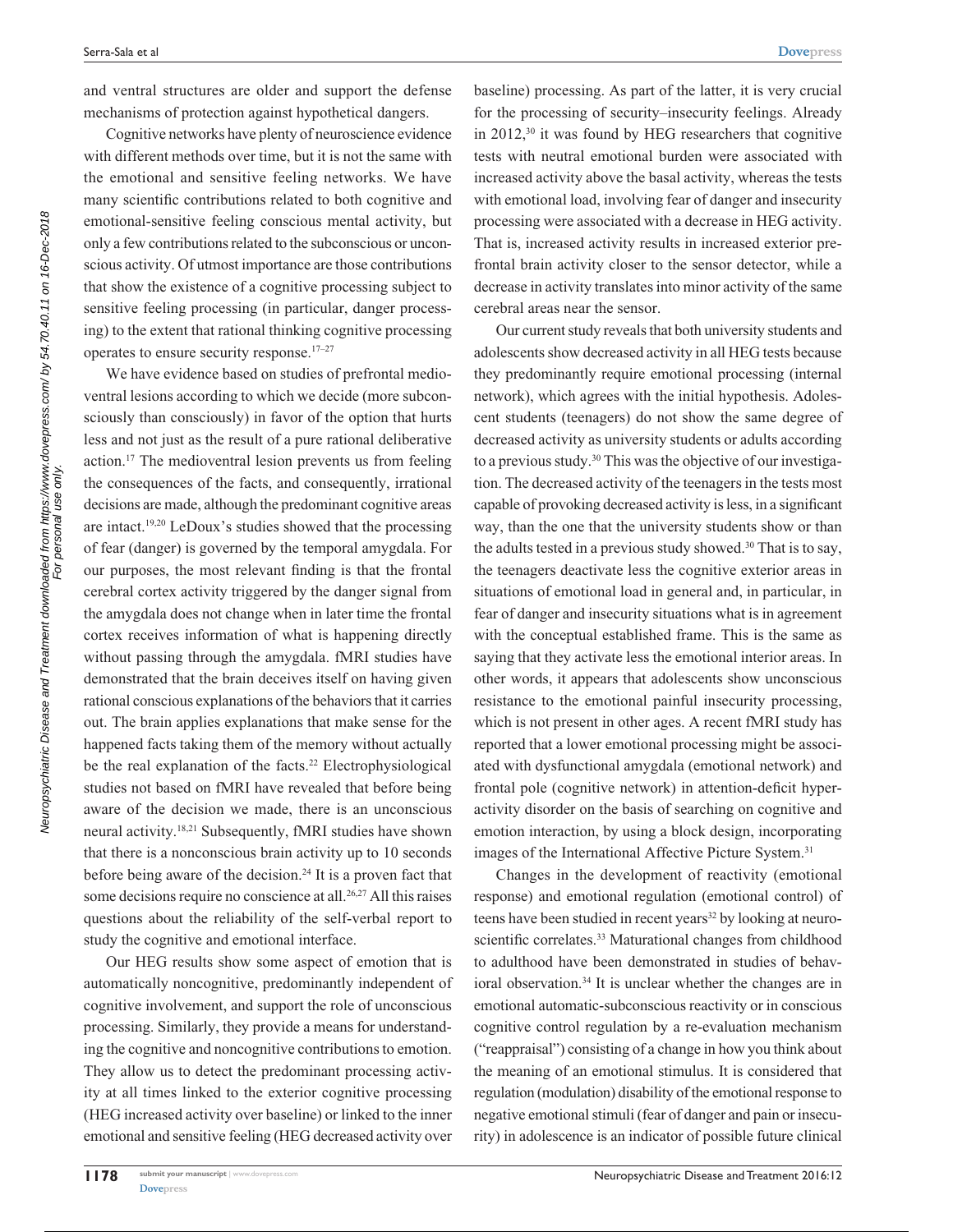and psychiatric disorders such as depression and anxiety with high incidence of beginning in this critical age.<sup>35,36</sup>

Most existing studies on emotional reactivity and regulation are based on data obtained through self-verbal report of the subject under study. With the currently existing knowledge on the cognitive processing of verbal reports subject to the emotional insecurity processing, the studies based on self-verbal report introduce a bias in the interpretation of the nature of the investigation process.<sup>37</sup> As far as possible, having objective procedures is desirable.

It is known that regulatory prefrontal areas are the last brain regions to mature in adolescence. Studies have shown that adolescents behave in disproportionately irregular form in decision making when they have to respond in the case of emotionally charged tasks.<sup>38,39</sup> Our study, with an objective procedure, provides further evidence that adolescence is associated with a different cognitive and emotional processing. We do not think that emotion is too vague a concept to work with. A study comparing younger children and adolescents is desirable. It would also be desirable to conduct studies that could establish the usefulness of HEG in this age as a tool to detect risk of future clinical and psychiatric disorders such as depression and anxiety.

## **Limitations**

There were limitations in the current study. A larger sample of participants might be more reliable to generalize the results to a larger population. Future studies could also include for the selection of the sample an administration of the Achenbach Child Behavior Checklist for the selection of the sample. A design with enough follow-up would allow us to verify the incidence of psychiatric disorders.

# **Conclusion**

HEG is able to detect cortical prefrontal activation. On the basis of neurological knowledge of two networks, one exterior cognitive and another internal emotional, working in parallel and operating in inversely proportional way, we postulate that this technique or procedure may be an objective tool of useful application in clinical practice to check the maturation acquired by people in this age range. Patterns of HEG might be correlated with cognitive emotional processing and behavior.

# **Acknowledgments**

The authors acknowledge the individuals who participated in this study. They express their deepest appreciation to the subjects and families who provided the possibility to complete this study. Also, to all professionals who contributed to this

study in any way, such as statistical analysis, computational assistance, suggestions, comments, and encouragement.

# **Author contributions**

All authors contributed toward data analysis, drafting and critically revising the paper and agree to be accountable for all aspects of the work. M Serra-Sala ran all data-collection procedures. They all approved the final version of the manuscript for submission and agreed to be accountable for all aspects of the work.

# **Disclosure**

The authors report no conflicts of interest in this work.

#### **References**

- 1. Cabeza R, Nyberg L. Imaging cognition II: an empirical review of 275 PET and fMRI studies. *J Cogn Neurosci*. 2000;12:1–47.
- 2. Greicius MD, Krasnow B, Reiss BA, Menon V. Functional connectivity in the resting brain: a network analysis of the default mode hypothesis. *Proc Natl Acad Sci U S A*. 2003;100:253–258.
- 3. Raichle ME, Snyder AZ. A default mode of brain function: a brief history of an evolving idea. *Neuroimage*. 2007;37:1083–1090.
- 4. Pujol J, Reixach J, Harrison BJ, Timoneda-Gallart C, Vilanova JC, Perez-Alvarez F. Posterior cingulote activation during moral dilemmas. *Hum Brain Mapp*. 2008;29:910–921.
- 5. Perez-Alvarez F, Perez-Serra A, Timoneda-Gallart C. A better look at learning: how does the brain express the mind. *Psychology*. 2013;4: 760–770.
- 6. Pérez-Álvarez F, Timoneda-Gallart C. Intelligent behavior and neuroscience: what we know – and don't know – about how we think. In: Papadopoulos TC, Parrila RK, Kirby JR, editors. *Cognition, Intelligence, and Achievement: A Tribute to J*. *P*. *Das*. New York, NY: Elsevier Inc; 2014: 419–442.
- 7. Carmen JA. Passive infrared hemoencephalography: four years and 100 migraines. *J Neurother*. 2004;8:23–51.
- 8. Toomim H, Carmen J. Hemoencephalography: photon-based blood flow neurofeedback. In: Budzinsky TH, Budzinsky HK, Evans JR, Abarbanel A, editors. *Introduction to Quantitative EEG and Neurofeedback*. *Advanced Theory and Applications*. 2nd ed. New York, NY: Academic Press; 2009:169–194.
- 9. Steiner NJ, Frenette EC, Rene KM, Brennan RT, Perrin EC. In-school neurofeedback training for ADHD: sustained improvements from a randomized control trial. *Pediatrics*. 2014;133:483–492.
- 10. Vasquez M, Gadea M, Garijo E, Aliño M, Salvador A. Effects of assisted training with neurofeedback on EEG measures, executive function and mood in a healthy sample. *An Psicol*. 2015;31:317–323.
- 11. Das JP, Kar R, Parrila RK. Cognitive Planning. The Psychological Basis of Intelligent Behavior. London: Sage; 1996.
- 12. Pérez-Álvarez F, Timoneda C. Assessment of cognitive processes: the basis of intelligent behavior. In: Lange MA, editor. *Leading-Edge Psychological Tests and Testing*. Hauppauge, NY: Nova Science Publishers; 2007:1–25.
- 13. Mayoral-Rodriguez S, Timoneda-Gallart C, Perez-Alvarez F, Das JP. Improving cognitive processes in preschool children: the COGEST program. *Eur Early Child Educ Res J*. 2015;23:150–163.
- 14. Power M, Dalgleish T. *Cognition and Emotion: From Order to Disorder*. London: Psychology Press; 1997.
- 15. Pérez-Älvarez F, Timoneda-Gallart C. *A Better Look at Intelligent Behavior*. *Cognition and Emotion*. New York, NY: Nova Science; 2007.
- 16. Pérez-Álvarez F, Timoneda-Gallart C. Mecanismos cerebrales implicados en la toma de decisiones. ¿De qué se trata? [The brain mechanisms involved in making decisions: what exactly are we talking about?]. *Rev Neurol*. 2007;44:320–321. Spanish.